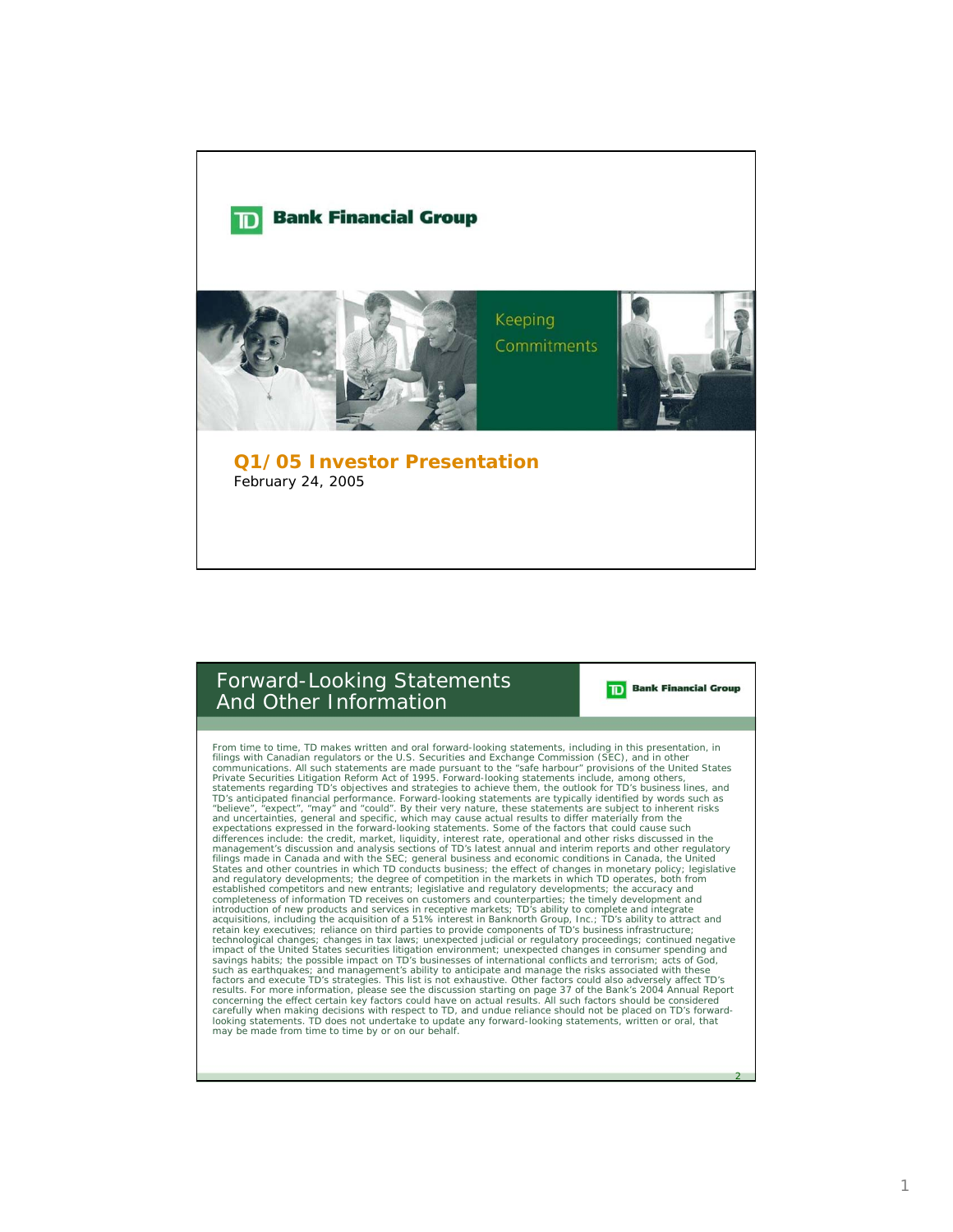

| Q1/05 Earnings Reconciliation                         |         | <b>Bank Financial Group</b> |            |  |
|-------------------------------------------------------|---------|-----------------------------|------------|--|
|                                                       |         |                             |            |  |
| <b>Amortization of Intangibles</b>                    |         | (MM)                        | <b>EPS</b> |  |
| Reported basis net income applicable to common shares |         | \$630                       | \$0.95     |  |
|                                                       |         |                             |            |  |
| Amortization of intangibles (after-tax)               |         | 87                          | 0.13       |  |
| Net income before the amortization of intangibles     |         | \$717                       | \$1.08     |  |
| I tems of note reported in the corporate segment      |         |                             |            |  |
|                                                       | Pre-Tax | Post-Tax                    | <b>EPS</b> |  |
| Recovery of specific loan loss previously             | (MM)    | (MM)                        |            |  |
| provided under sectoral provisions                    | \$35    | \$20                        | \$0.03     |  |
| AcG-13 impact                                         | (16)    | (10)                        | \$(0.02)   |  |
| General provision release                             | 35      | 23                          | \$0.03     |  |
|                                                       |         |                             |            |  |
| <b>Excluding above items of note</b>                  |         |                             | <b>EPS</b> |  |
| Reported basis net income applicable to common shares |         |                             | \$0.91     |  |
| Net income before the amortization of intangibles     |         |                             | \$1.04     |  |
|                                                       |         |                             |            |  |
|                                                       |         |                             |            |  |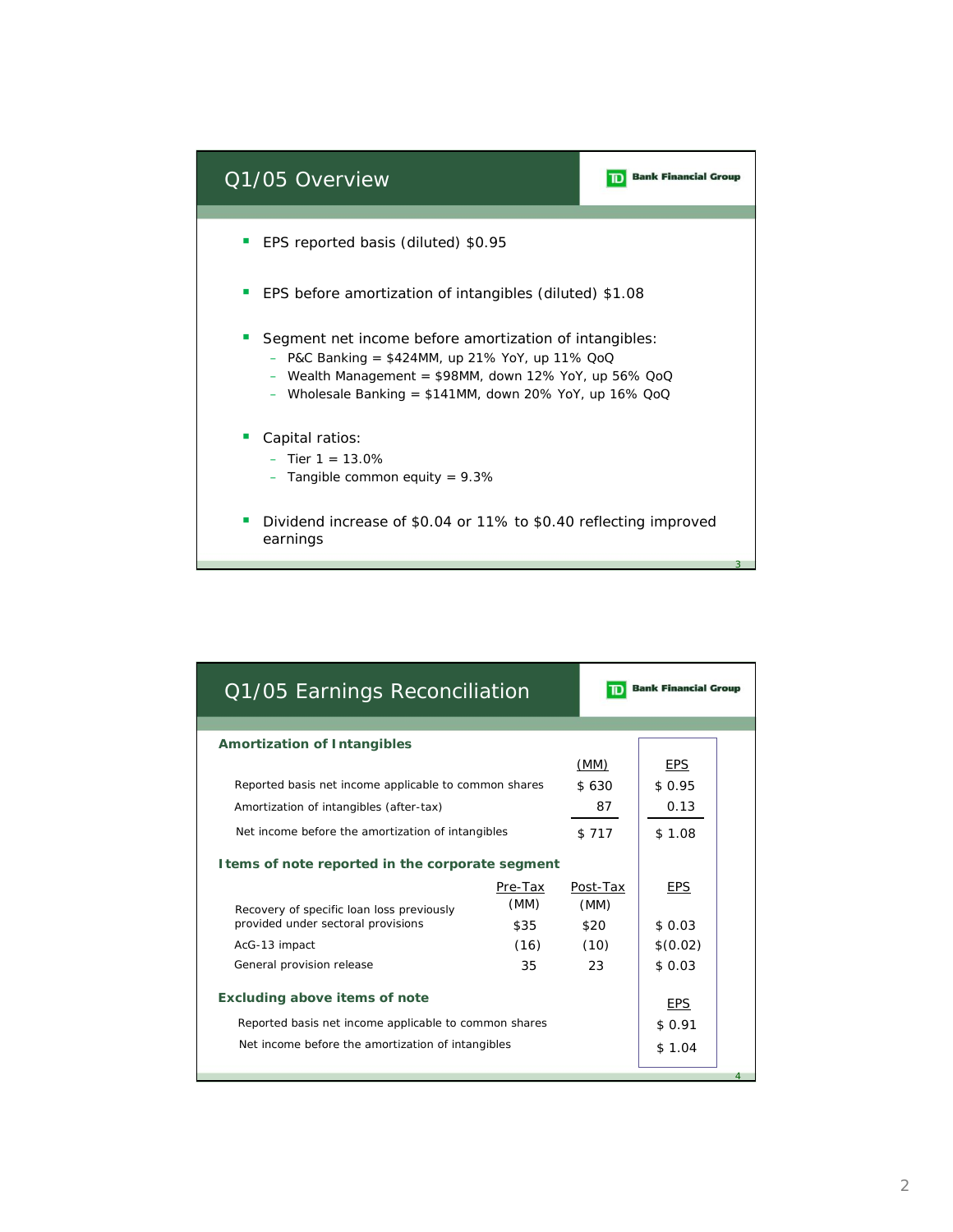

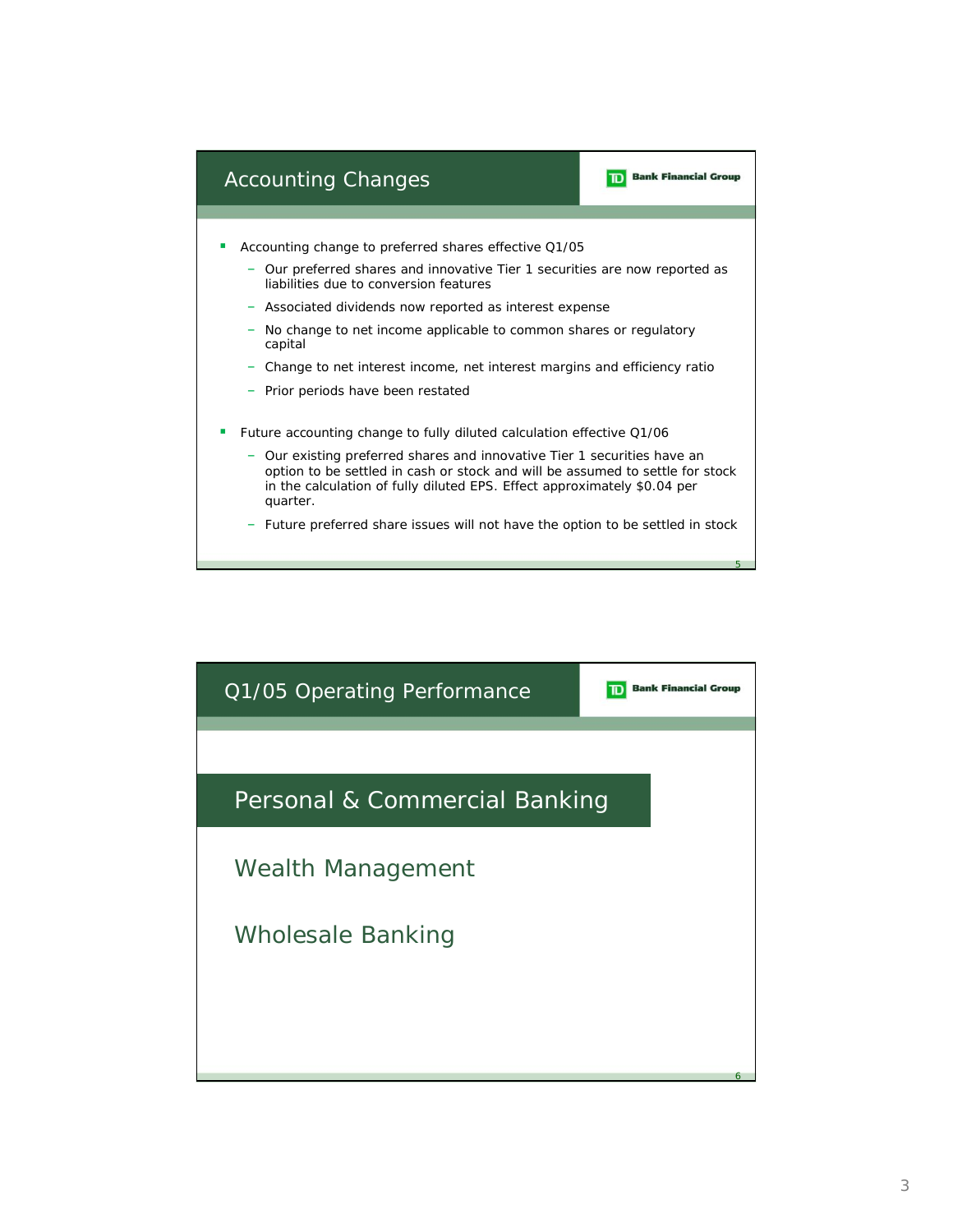

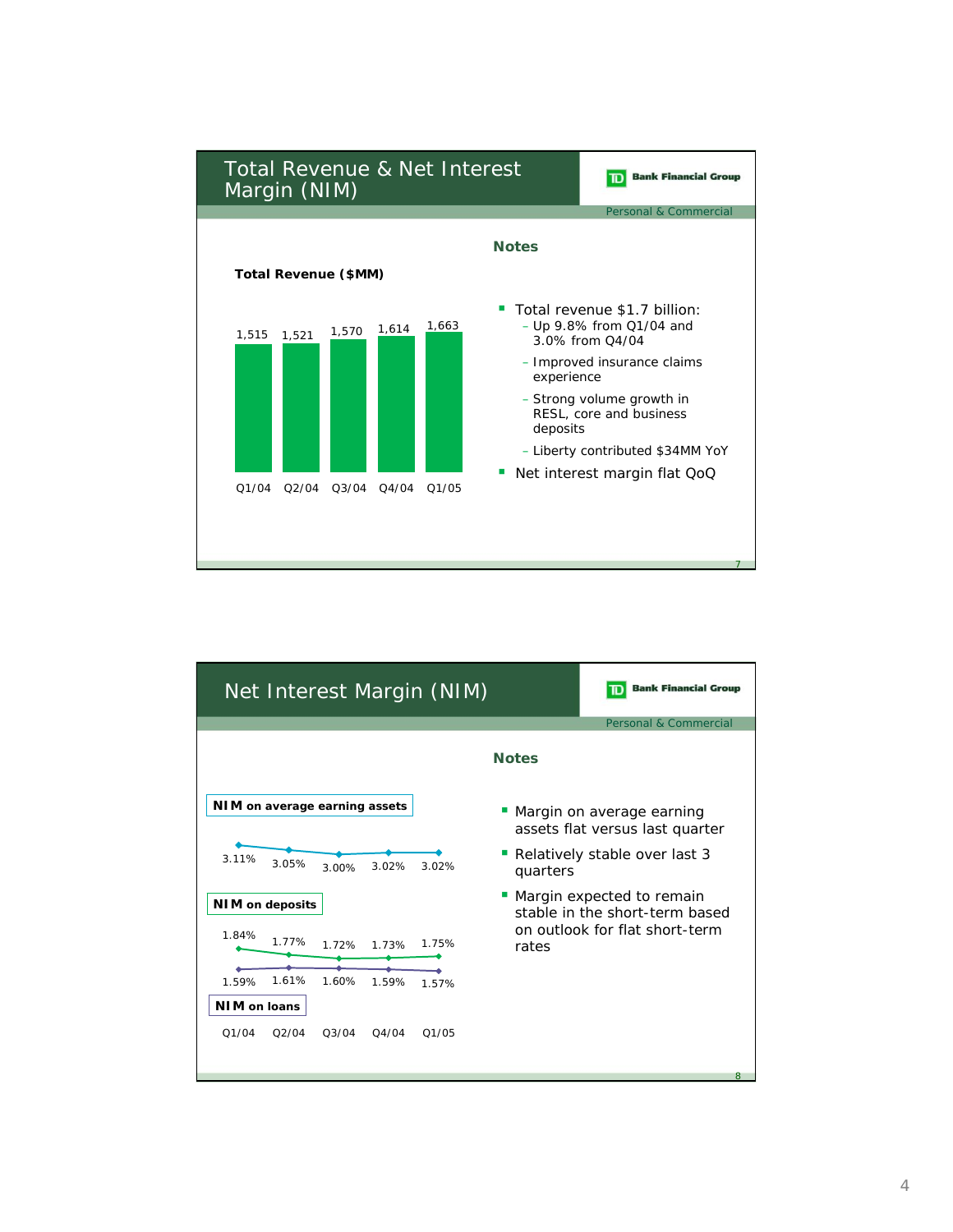

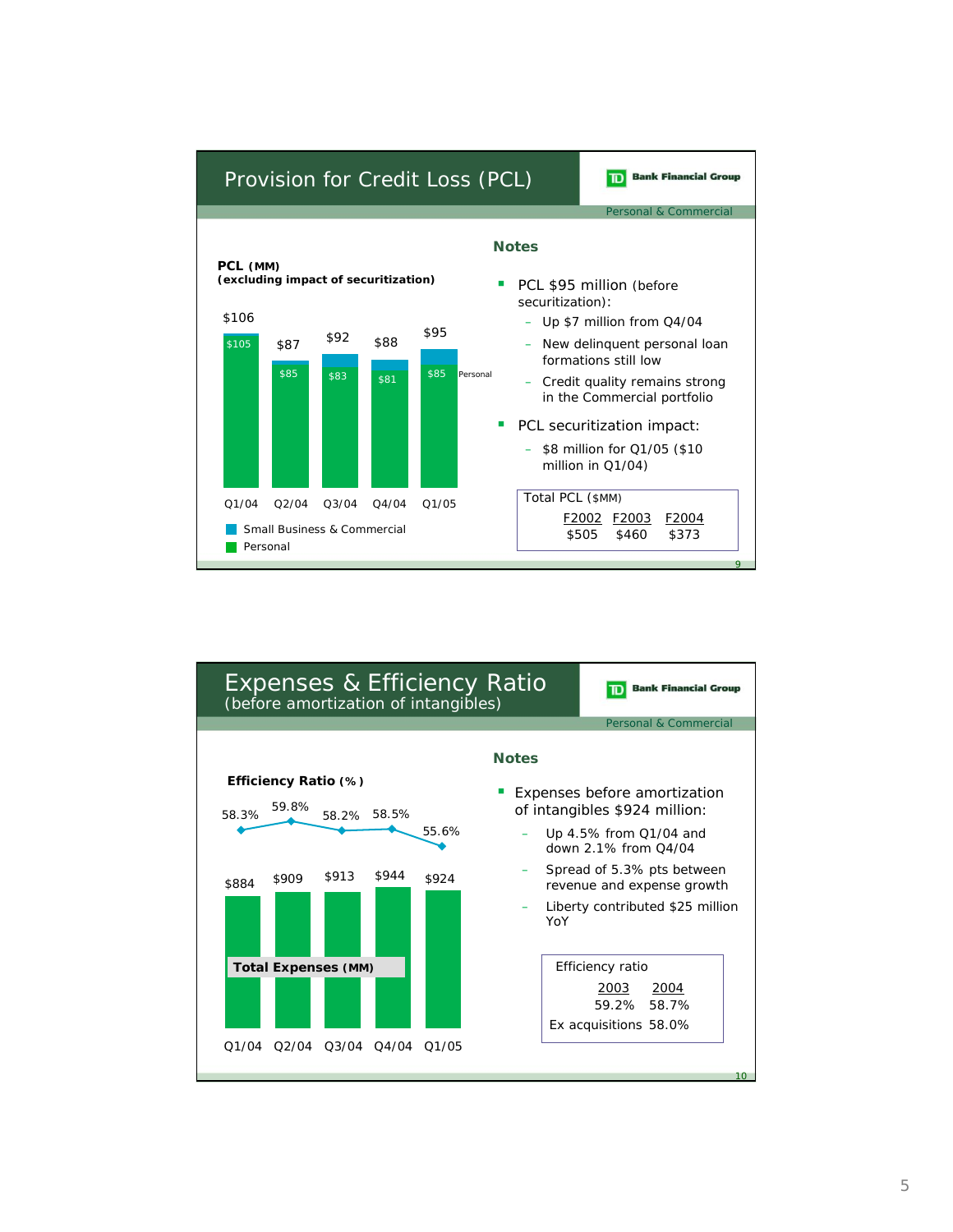

|                                                                           |               |                                |      |                                  |        |                   | Personal & Commercial |            |
|---------------------------------------------------------------------------|---------------|--------------------------------|------|----------------------------------|--------|-------------------|-----------------------|------------|
| <b>Personal loans &amp; deposits</b> (including securitized loan amounts) |               |                                |      |                                  |        |                   |                       |            |
|                                                                           |               |                                |      | Volume Growth                    |        |                   |                       |            |
|                                                                           |               | YoY                            |      | QoQ                              |        |                   |                       |            |
| Real estate secured lending <sup>1</sup>                                  |               |                                | 9.9% | 2.3%                             |        | Market share      |                       |            |
| Other personal loans <sup>2</sup>                                         |               |                                | 0.2% | $0.0\%$                          | Share  | Rank <sup>4</sup> | YoY                   | QoQ        |
| Total                                                                     |               |                                | 84%  | 2.0%                             | 20.38% | #1                | $(55)$ bps            | $(12)$ bps |
| Core deposits $3$                                                         |               |                                | 80%  | 0.5%                             | 2222%  | #1                | $(65)$ bps            | $(7)$ bps  |
| Term deposits <sup>3</sup>                                                |               |                                | 2.0% | 1 1 %                            | 20.46% | #2                | 17 bps                | 2 bps      |
|                                                                           |               |                                |      |                                  |        |                   |                       |            |
| Business loans & deposits <sup>5</sup>                                    | Volume Growth |                                |      |                                  |        |                   | Market share          |            |
|                                                                           | YoY           | QoQ                            |      |                                  |        |                   |                       | QoQ        |
|                                                                           |               |                                |      |                                  |        | Share             | YoY                   |            |
| <b>Business Joans</b>                                                     |               |                                |      | 1.3 % 0.3 % Small Business Loans |        | 15.98%            | $(14)$ bps            | 9 bps      |
|                                                                           |               | Business deposits 11.0 % 3.4 % |      | <b>Commercial Loans</b>          |        |                   | 8.75% (15)bps         | $15$ bps   |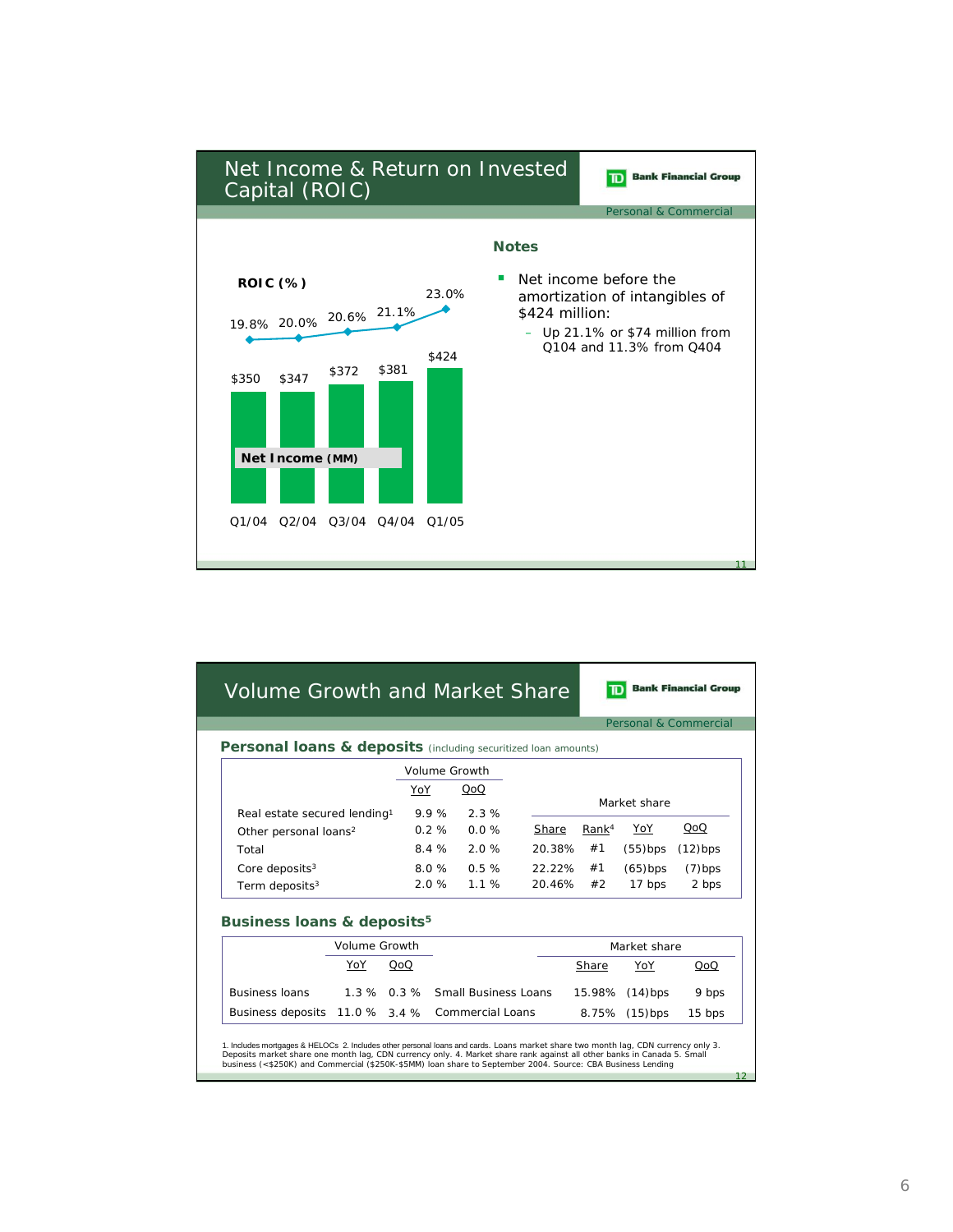|                  | Market Share Trend                   |                                                                           |                  |                  | <b>Bank Financial Group</b><br>ומד    |
|------------------|--------------------------------------|---------------------------------------------------------------------------|------------------|------------------|---------------------------------------|
|                  |                                      | <b>Personal loans &amp; deposits</b> (including securitized loan amounts) |                  |                  | Personal & Commercial                 |
| 22.87%<br>20.93% | 22.61%<br>20.91%                     | 22.27%<br>20.67%                                                          | 22.29%<br>20.50% | 22.22%<br>20.46% | Core deposits<br><b>Term deposits</b> |
| 20.29%<br>Q1/04  | 20.31%<br>Q2/04                      | 20.38%<br>Q3/04                                                           | 20.44%<br>Q4/04  | 20.38%<br>Q1/05  | <b>Total personal loans</b>           |
|                  | <b>Business loans &amp; deposits</b> |                                                                           |                  |                  |                                       |
| 16.12%           | 15.89%                               | 15.89%                                                                    | 15.89%           | 15.98%           | <b>Small Business loans</b>           |
| 8.90%<br>Q1/04   | 8.64%<br>Q2/04                       | 8.55%<br>Q3/04                                                            | 8.60%<br>Q4/04   | 8.75%<br>Q1/05   | <b>Commercial Loans</b><br>13         |

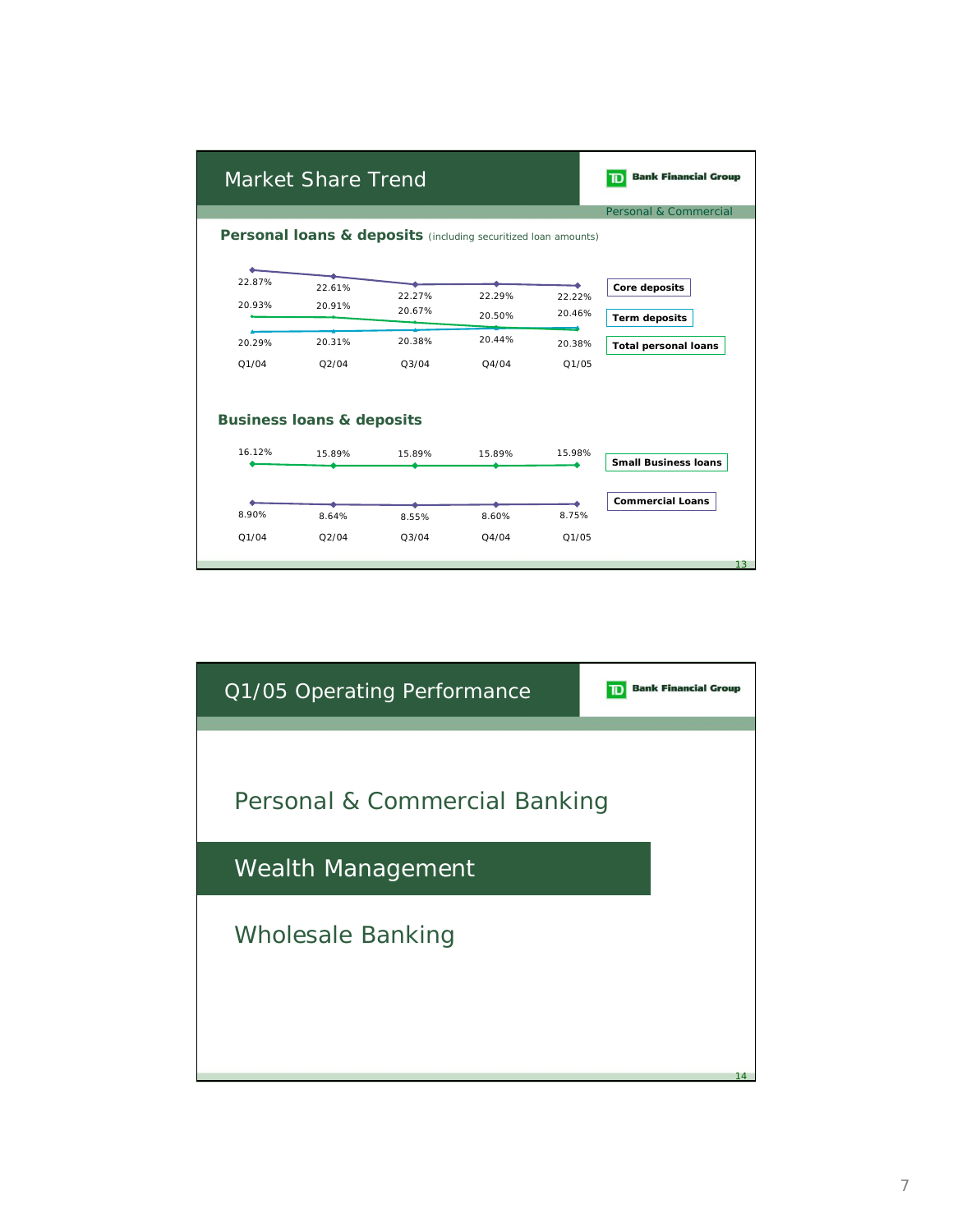

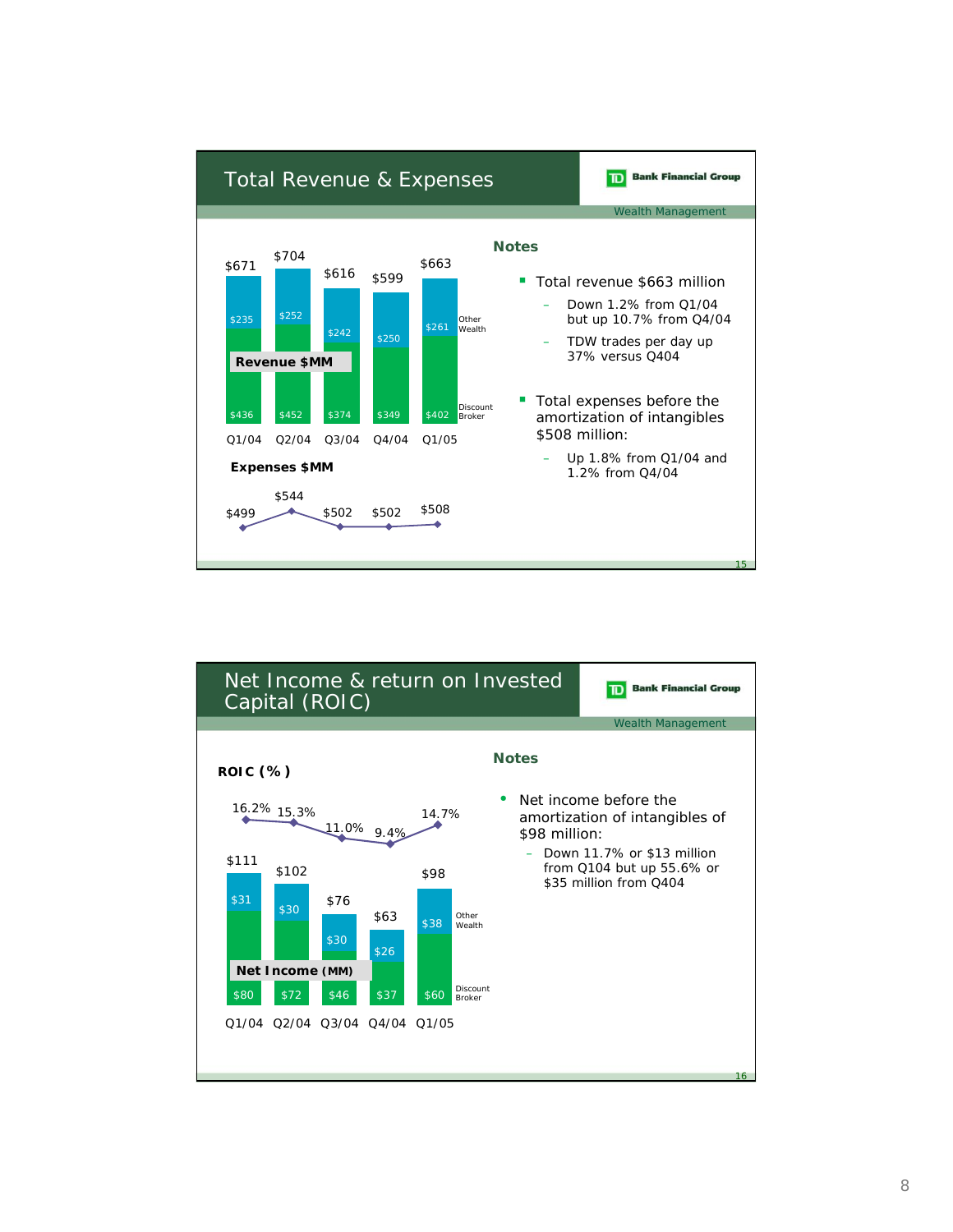**Bank Financial Group** 

Wealth Management

17

**Mutual Funds in Canada**

|                           | TD Volume Growth <sup>1</sup> |        | Market share |            |           |  |
|---------------------------|-------------------------------|--------|--------------|------------|-----------|--|
| <b>Industry</b>           | YoY                           | QoQ    | Share        | YoY        | QoQ       |  |
| Long-term funds           | 20.8%                         | 8.4 %  | 5.87%        | 47 bps     | 9 bps     |  |
| Money market funds        | $(8.6)$ %                     | (1.7)% | 19.71%       | $(32)$ bps | 6 bps     |  |
| Market share - banks only |                               |        | Share        | YoY        | QoQ       |  |
| Long-term funds           |                               |        | 20.13%       | 53 bps     | 29 bps    |  |
| Money market funds        |                               |        | 25.74%       | $(34)$ bps | $(3)$ bps |  |

1. YoY represents January 2005 volumes versus October 2004 while QoQ represents January 2005 versus January 2004. Source: IFIC. Effective Nov 2003 current volumes & market share reflect the inclusion of all Private & Pooled Funds

|                 | Market Share Trend        |          |        | D      | <b>Bank Financial Group</b> |
|-----------------|---------------------------|----------|--------|--------|-----------------------------|
|                 |                           |          |        |        | <b>Wealth Management</b>    |
| Long-term funds |                           |          |        |        |                             |
|                 |                           |          |        |        |                             |
| 19.60%          | 19.76%                    | 19.74%   | 19.84% | 20.13% | <b>Banks</b>                |
| 5.40%           | 5.58%                     | 5.66%    | 5.78%  | 5.87%  | Industry                    |
| Q1/04           | Q2/04                     | Q3/04    | Q4/04  | Q1/05  |                             |
|                 | <b>Money market funds</b> |          |        |        |                             |
|                 |                           |          |        |        |                             |
| 26.08%          | 26.04%                    | 25.95%   | 25.77% | 25.74% | <b>Banks</b>                |
| 20.03%          | 20.10%                    | 19.84%   | 19.65% | 19.71% | Industry                    |
| Q1/04           | Q2/04                     | $Q_3/04$ | Q4/04  | Q1/05  | 18                          |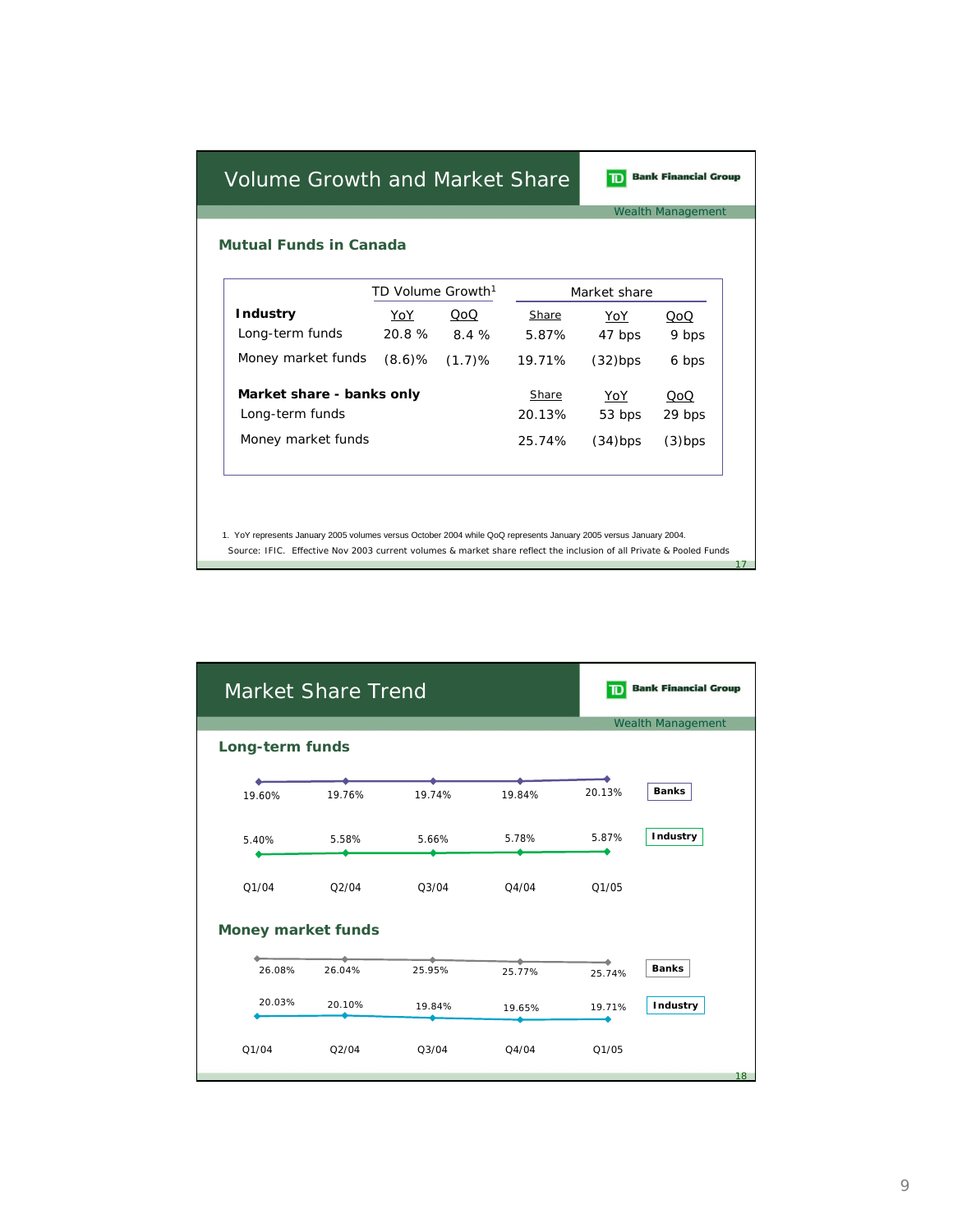|                           |       |       |       | <b>Wealth Management</b> |  |  |  |
|---------------------------|-------|-------|-------|--------------------------|--|--|--|
| <b>Summary Statistics</b> |       |       |       |                          |  |  |  |
|                           | Q1/04 | Q4/04 | Q1/05 | Yr/Yr<br>Change          |  |  |  |
| Customer Assets* (C\$B)   | \$237 | \$231 | \$247 | 4%                       |  |  |  |
| Trades/Day (000)          | 135   | 83    | 114   | $(16)$ %                 |  |  |  |
| Margin Loans (C\$B)       | \$6.0 | \$5.8 | \$6.0 | $0\%$                    |  |  |  |
| Marketing Spend (C\$MM)   | \$28  | \$19  | \$31  | 11 %                     |  |  |  |
| New Accounts (000)        | 95    | 67    | 93    | $(2)$ %                  |  |  |  |
| Active Accounts (000)*    | 3,141 | 3,031 | 3,095 | $(2)$ %                  |  |  |  |
| Margin (before marketing) | 35.0% | 21.7% | 31.7% | $(3.3)$ % pts            |  |  |  |

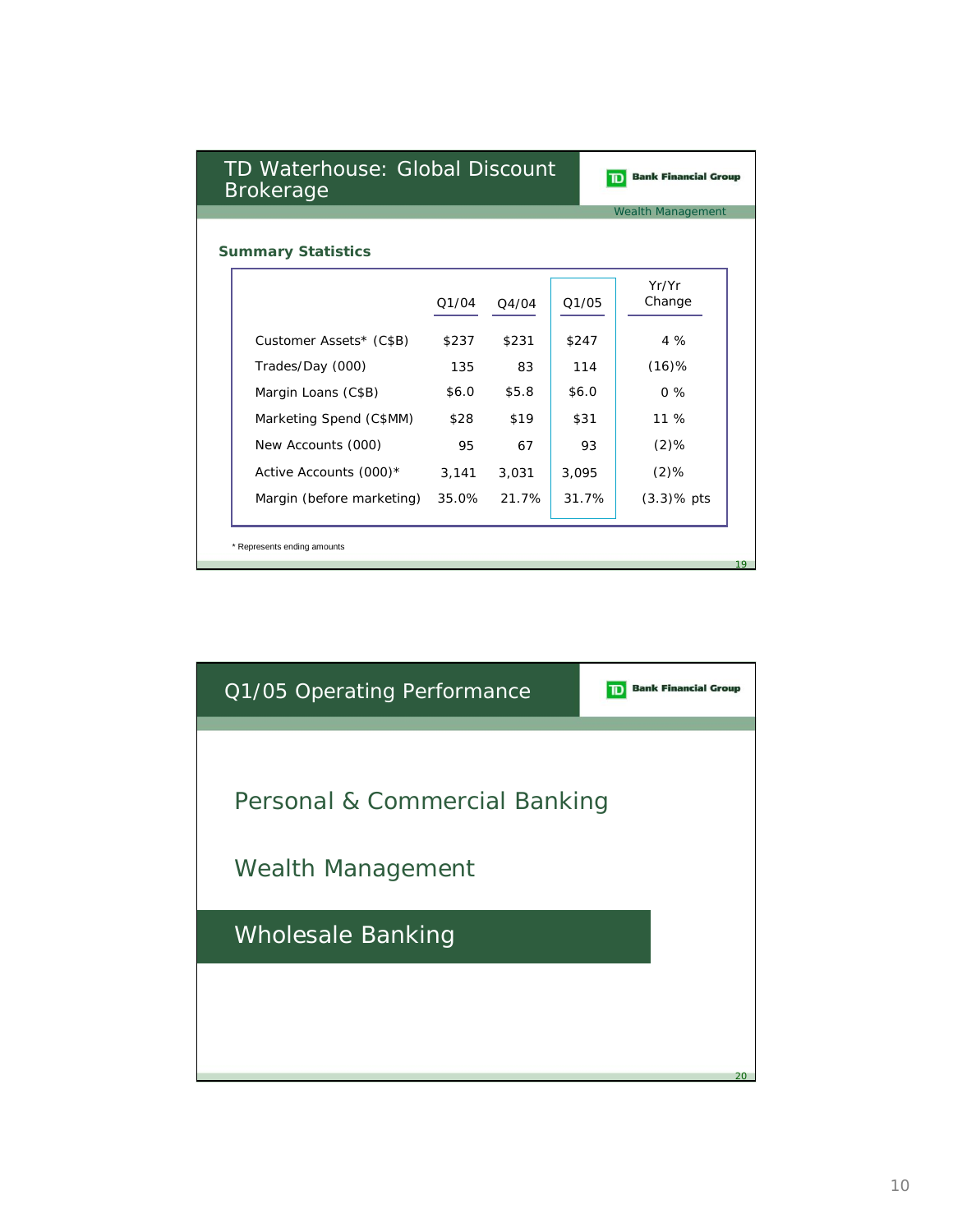

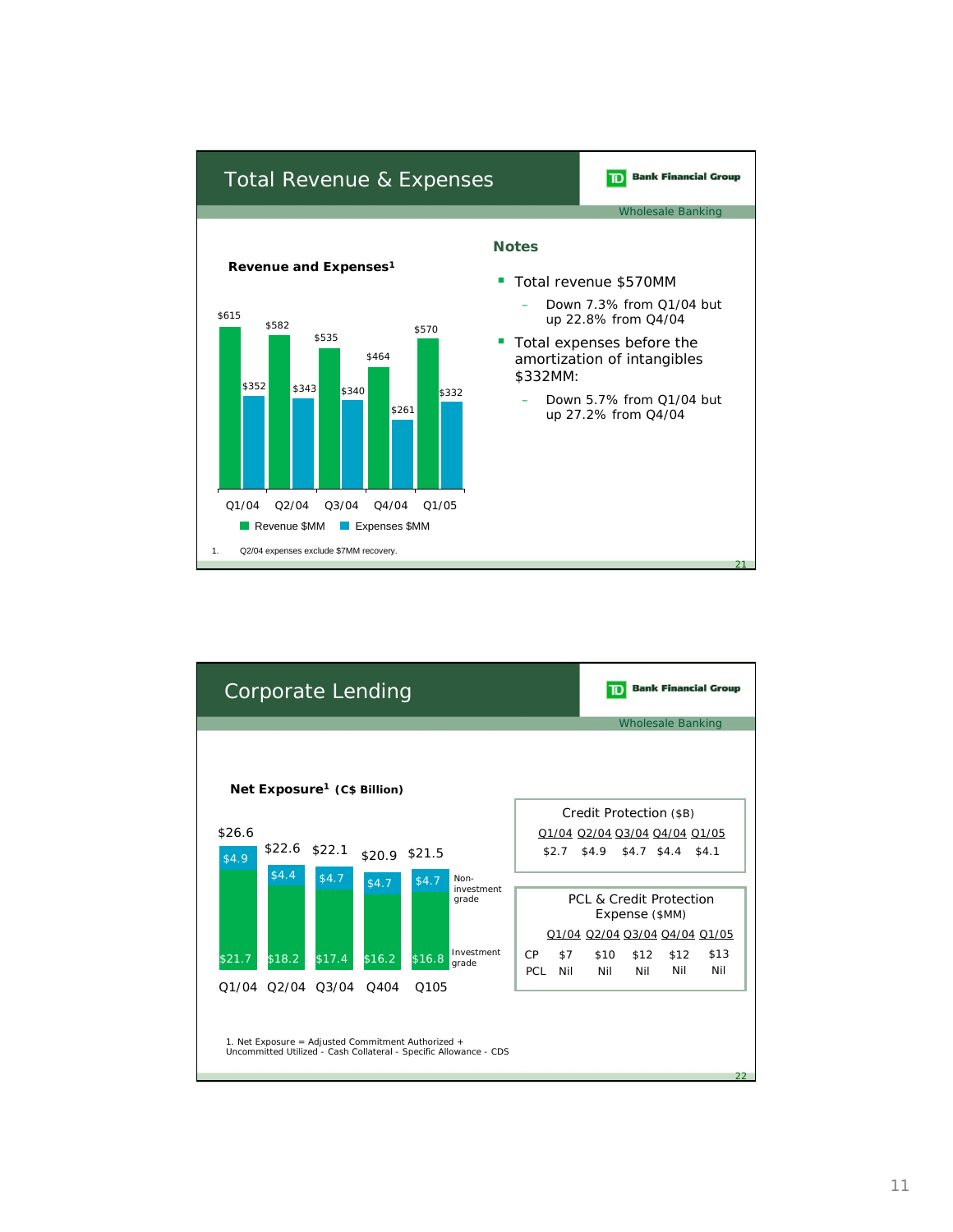